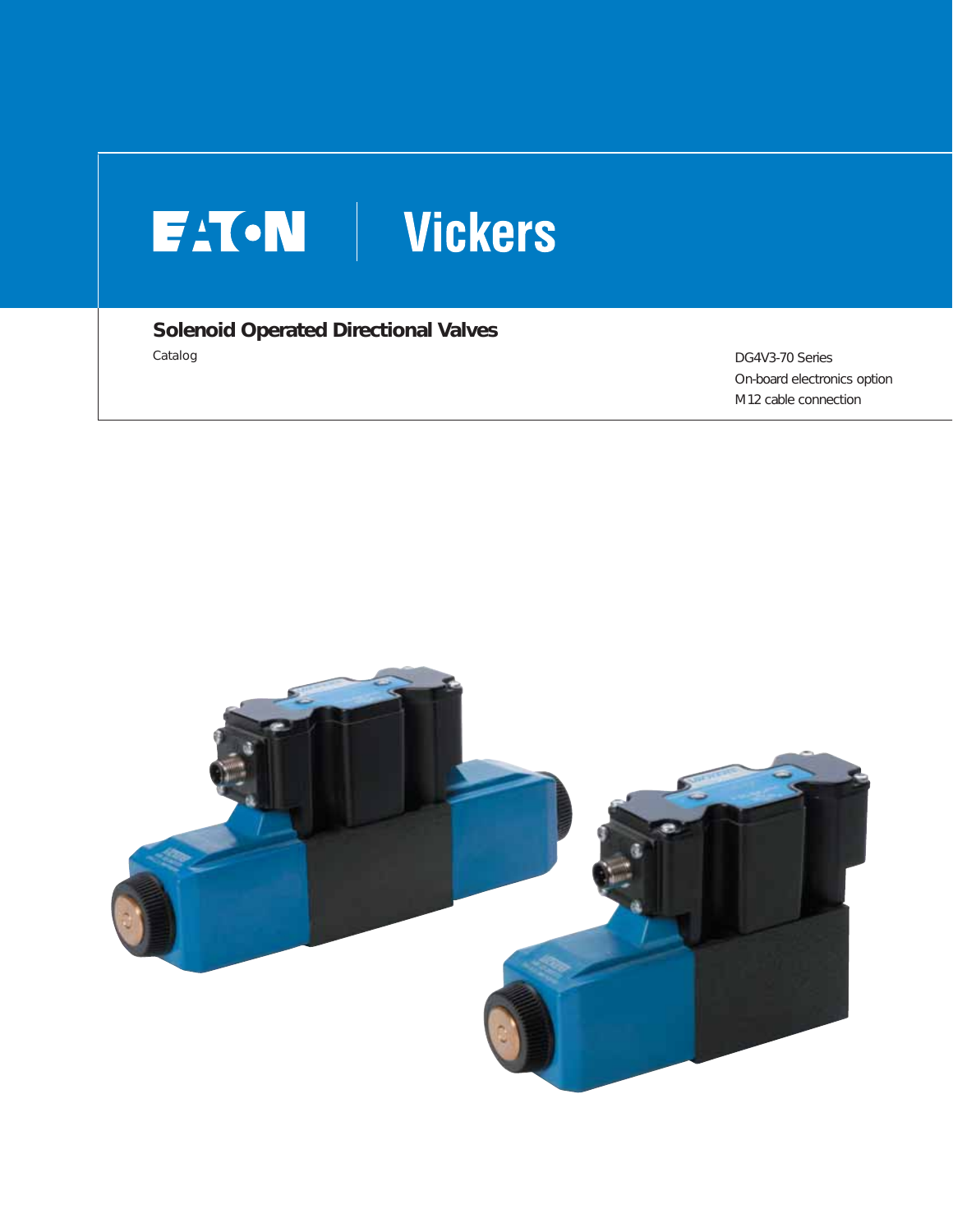## Table of Contents



Above: DG4V3-70 single and double solenoid valves.

Right: Manifold assembly. Total solution: Valves, cables and junction block



Electrical components; Connector block and cable sets are described in this catalog section "Companion Products" page 13.

This product has been designed and tested to  $\epsilon$ meet specific standards outlined in the European Electromagnetic Compatibility Directive (EMC) 89/336/EEC, amended by 91/263/EEC, 92/31/EEC and 93/68/EEC, article 5. For instructions on installation requirements to achieve effective protection levels, see this leaflet and the Installation Wiring Practices for Vickers™ Electronic Products leaflet 2468. Wiring practices relevant to this Directive are indicated by Electromagnetic Compatibility (EMC).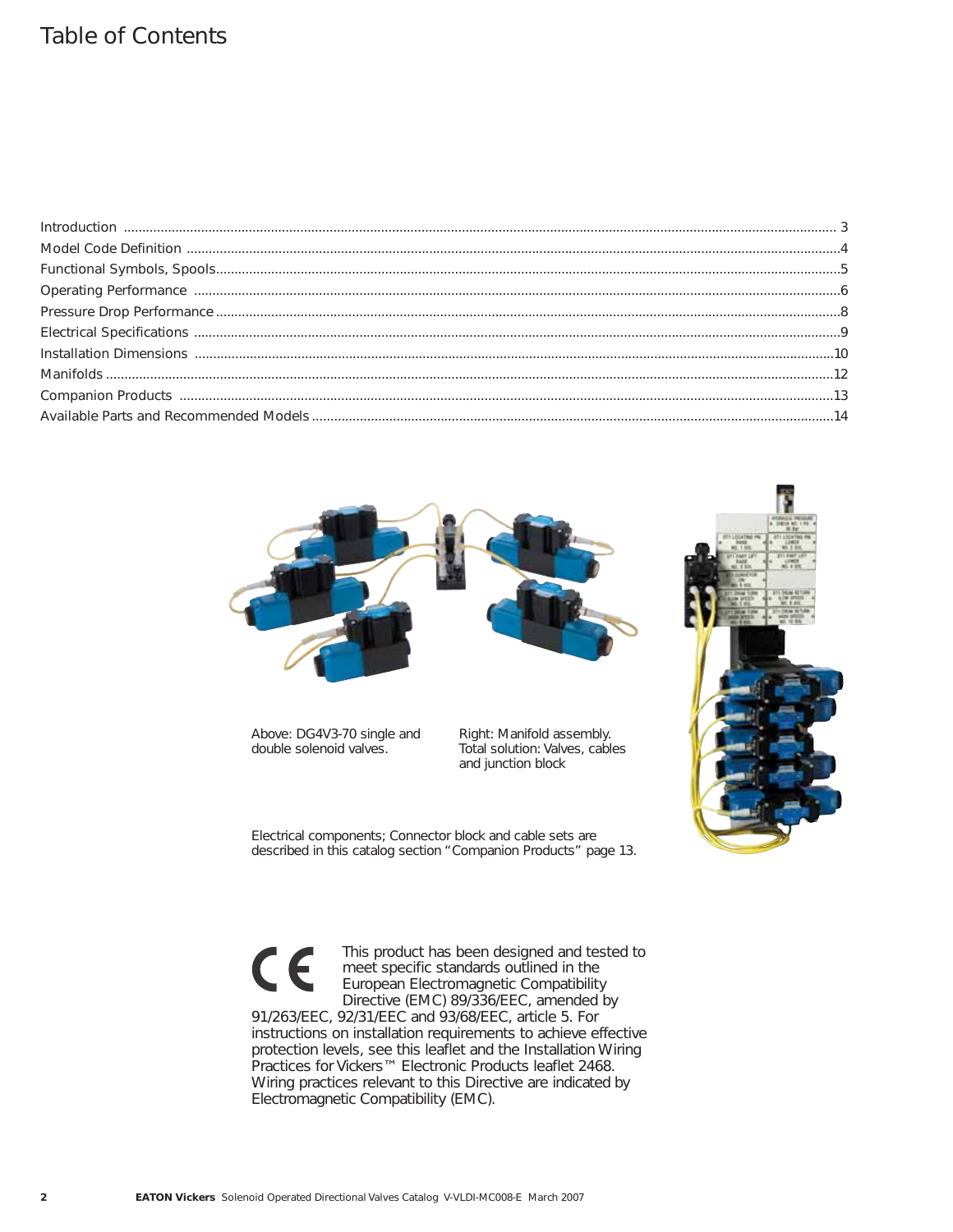#### **1. Product introduction and target applications**

DG solenoid valves are used in hydraulic circuits to start, stop and direct flow. With electronics on board, the DG4V3-Z-70 enables new machine control solutions, eliminating solenoid power shifting in the controls cabinet.

The DG4V3 – 70 series valve takes advantage of contemporary electronics and wiring practices applied in automation solutions world wide. Using industry standard M12 connectors and with the optional on board switching amplifier the –70 offers OEMs and users opportunity to simplify the electronics, and increase throughput by specifying preassembled and pre-wired electro-hydraulic manifold assemblies as shown on the previous page. This valve with on-board electronics has passed water immersion tests, qualified to IP67, and EMC testing to CE requirements. The rugged construction, designed and qualified by Eaton with key features such as plug in coils, M12 connector and multiple coil wattages, meeting major automotive plant specifications, makes this valve a natural for global projects.

This solenoid valve is the latest in a long line of recognized Vickers brand DG valves. The – 70 builds on the proven – 60 valve design, adding connectivity and functionality tailored for state of the art 24 VDC machine control system.

This product is available from and supported by Eaton and an extensive network of qualified distribution partners world wide.

#### **2. Functional description**

Electronics are housed in a robust metal housing sealed to IP67 environmental ratings and meeting CE standards for Electromagnetic Compliance.

- **Standard features** include surge suppression and LED's indicating voltage to the active coil.
- **The "Z" option adds the switching amplifier on board,** eliminating the cost and heat associated with having this function in the machine controls cabinet. 24 VDC power is supplied separately to pin1 of the M12 connector, while pin 2 or 4 control the solidstate switch connection to either solenoid A or B. Pin 3 is common.

#### **3. Summary Features and Benefits**

#### **Hydraulic**

Mounting interface: ISO 4401 size 03, ANSI/B93.7M size 3, CETOP RP65H, size 3, DIN 24340, NG 6

Maximum pressure: 350 bar (5075 psi) P, A and B ports. 210 bar (3000 psi) T port

Maximum flow: up to 80 l/m (21 USgpm) depending on spool type and coil wattage.

#### **Environmental**

IP 65 rated protection from low pressure water jets from all directions.

IP 67 rated, water immersion tested.

EMC qualified to EN 61326

CE certified, CE mark on the valve.

#### **Electrical**

- 24 VDC operation only
- M12 connection.
- Coil control options, described on page 9:
	- A-option, direct connection from the M-12 connector to each coil. (Model code pos 15)
	- Z-option, On Board Switching amplifier.

Information on available coil power levels and commands required to operate the on board switching amplifier is in section 5, Technical Specifications.



**Cross Sectional View**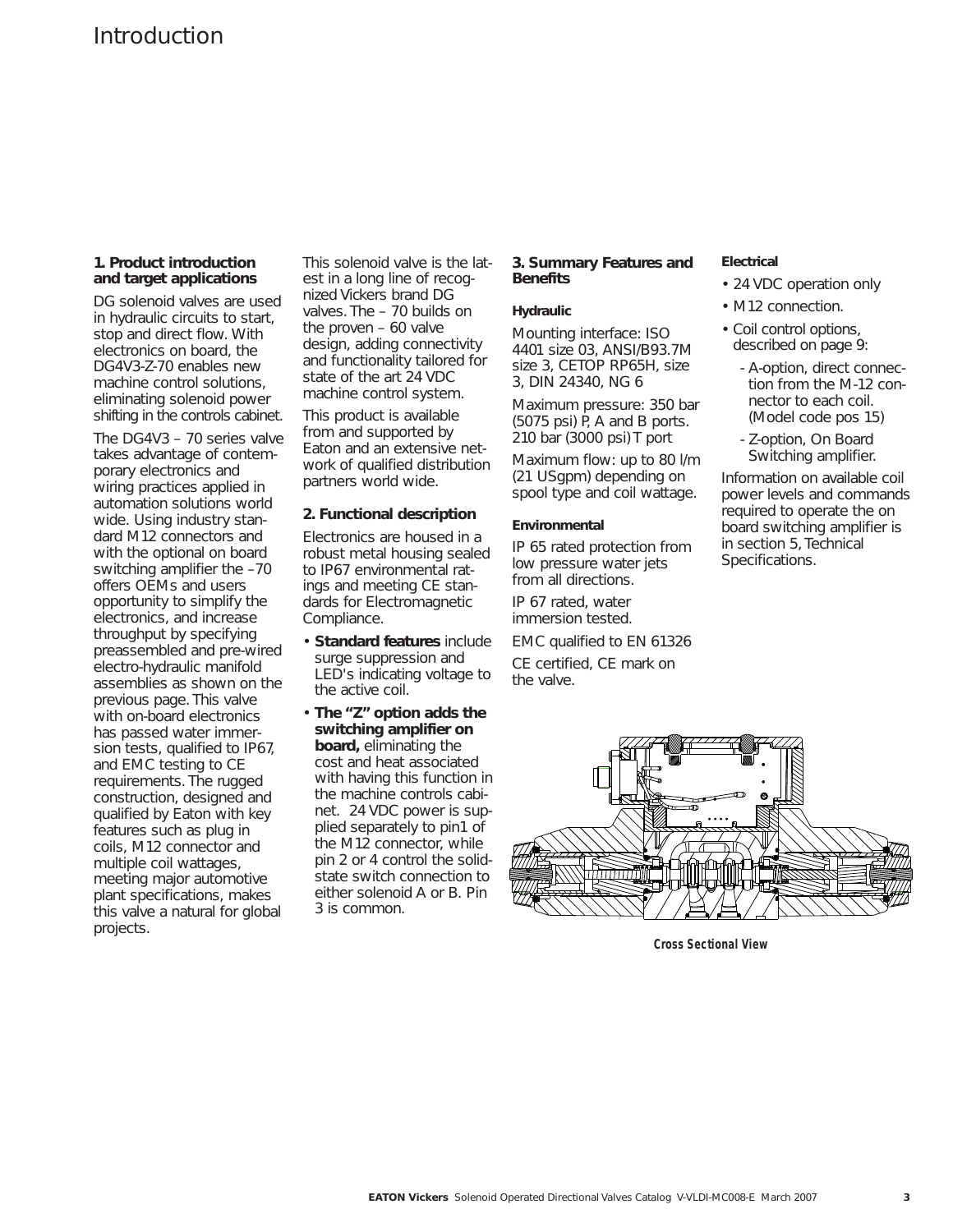## Model Codes

#### DG4V3-70

# **DG4V 3 \* \* P F3 A M SN PM4 \* S H 7 NP 70 (EN\*\*\*)** 1, 2, 3, 4 | 5 | 6 | 7 | 8 | 9 | 10 | <u>11 | 12 | 13 | 14 | 15 | 16 | 17 | 18 | 19</u> | 20

#### 1<sup>2</sup><sup>3</sup><sup>4</sup> Directional **Control Valve**

**DG4V** - Subplate-mounted, solenoid-operated directional control valve.

350 bar on P, A & B Ports

#### **S** ISO Number

**3** - ISO 4401-AB-03-4-B with location pin

#### $\underline{\raisebox{.3ex}{\scriptsize 6}}$  **Spool Type**

See "Functional Symbols" Section on page 5

#### **Spool/Spring Arrangement** 7 **Single solenoid models**

**A** - Spring offset, Right hand build (standard)

**AL** - Spring offset, Left hand build (optional)

**F** - Spring offset shift to center, Right hand build (standard). Not available with HM coil.

**FL** - Spring offset shift to center, Left hand build (optional). Not available with HM coil.

**B** - Spring centered, Right hand build (standard)

**BL** - Spring centered, Left hand build (optional)

#### **Dual solenoid models**

**C** - Spring centered. No R or L option

**N** - No spring detented. No R or L option.

#### **Manual Override Option** 8 **P** - Plain overrides in solenoid

ends only (standard) **H** - Waterproof override in solenoid ends only **H2** - Waterproof override in both ends of single solenoid **P2** - Plain override in both ends of single solenoid models **W** - Twist and lock manual override (not available in "F6" models)

**Z** - No overrides in either end

#### $9$  Seal Type

**F3** - Viton Seals (standard)

**F6** - Nitrile Seals for Water Based Fluids

#### 10 Solenoid Energization **Identity**

**A** - Solenoid identification based on ANSI B93 9 (i.e. energize solenoid A TO GIVE flow P to A) (standard) **V** - Solenoid identification determined by position of solenoid (i.e. solenoid 'A' at port 'A' end, solenoid 'B' at port 'B' end). Required for 8C-type spool.

#### **Electrical Flag** 11

#### <sup>12</sup> Spool Indicator Switch

**SN** - No Switch (standard) **S6-** LVDT style switch. Single solenoid valve only. (Not yet available. To be released on request.)

#### **Electrical Connector** 13

**PM4** - 4 Pin M12 Connector

#### **Wiring Convention** 14

**A** - Pins 2, 3 & 4 direct connection used

**Z** - On board switching amplifier

#### 15 Configuration

**S** - Standard configuration (diodes and lights included)

#### **Coil Identification** 16

**H** - 24 VDC, 30W **HL** - 24 VDC, 18W **HM** - 24 VDC, 10W

## **Tank Pressure Rating** 17

**7** - 210 Bar

#### **Port Orifice Plugs** 18

**NP**- No Port Orifices (standard) **P\*\*** - Orifice in "P" port **A\*\*** - Orifice in "A" port **B\*\*** - Orifice in "B" port **T\*\*** - Orifice in "T" port

#### **Sizes (the "\*\*" above):**

- **03**  0.30 orifice dia **06** - 0.60 orifice dia
- **08**  0.80 orifice dia
- **10**  1.00 orifice dia
- **13**  1.30 orifice dia
- **15**  1.50 orifice dia
- **20**  2.00 orifice dia
- **23**  2.30 orifice dia
- **25**  2.50 orifice dia
- **30**  3.00 orifice dia
- **35**  3.50 orifice dia.

#### <sup>19</sup> Design Number

**70** - Design Number

**Special Modifications** 20 **Omit** - If not required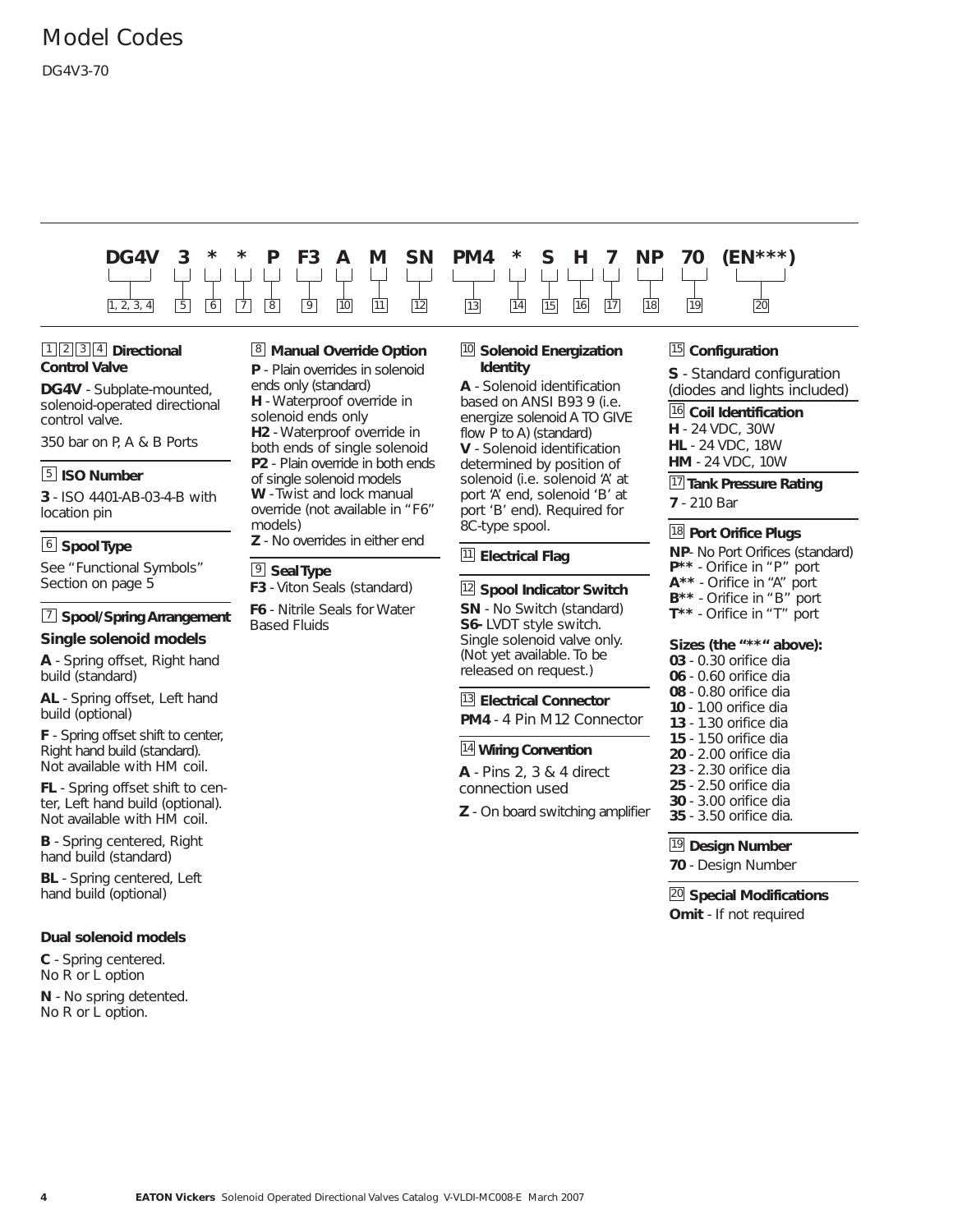## Functional Symbols, Spools

#### **Available spool options**

(illustrated to the right) Configurations include 3-position and 2-position, spring centered, spring offset and no-spring detented.

#### **The valve function schematics apply to both U.S. and European valves.**



#### **Solenoids identified to U.S. standards**

(specify "A" in model code)

Functional symbols related to solenoid identity "A" and/or "B" according to NFPA/ANSI standards, i.e. energizing solenoid "A" gives flow P to A, solenoid "B" gives flow P to B (as applicable).

**Location of solenoid "A" or "B" shown relative to the hydraulic work port.**



|   | For Use with<br>Solenoid Spool Type | Solenoid |
|---|-------------------------------------|----------|
| B | All except "8"                      |          |
|   | "8" only                            | R        |

**"A" and "B" designations are printed on the name label adjacent to the solenoid indicator lights, illustrated above.**

Double solenoid valves, two position, detented



Double solenoid valves, spring centered



A B Single solenoid valves, solenoid at port A end



Single solenoid valves, solenoid at port B end



#### **Solenoids identified to European standards**

(specify "V" in model code) Functional symbols related to solenoid identity "A" and/or "B" according to European convention i.e. solenoid "A" adjacent to "A" port, solenoid "B" adjacent to "B" port of valve.

**Location of solenoid "A" or "B" shown relative the hydraulic work port.**



Double solenoid valves, two position, detented



Double solenoid valves, spring centered



Single solenoid valves, solenoid at port A end



Single solenoid valves, solenoid at port B end



**"A" and "B" designations are printed on the name label adjacent to the solenoid indicator lights, illustrated below.**

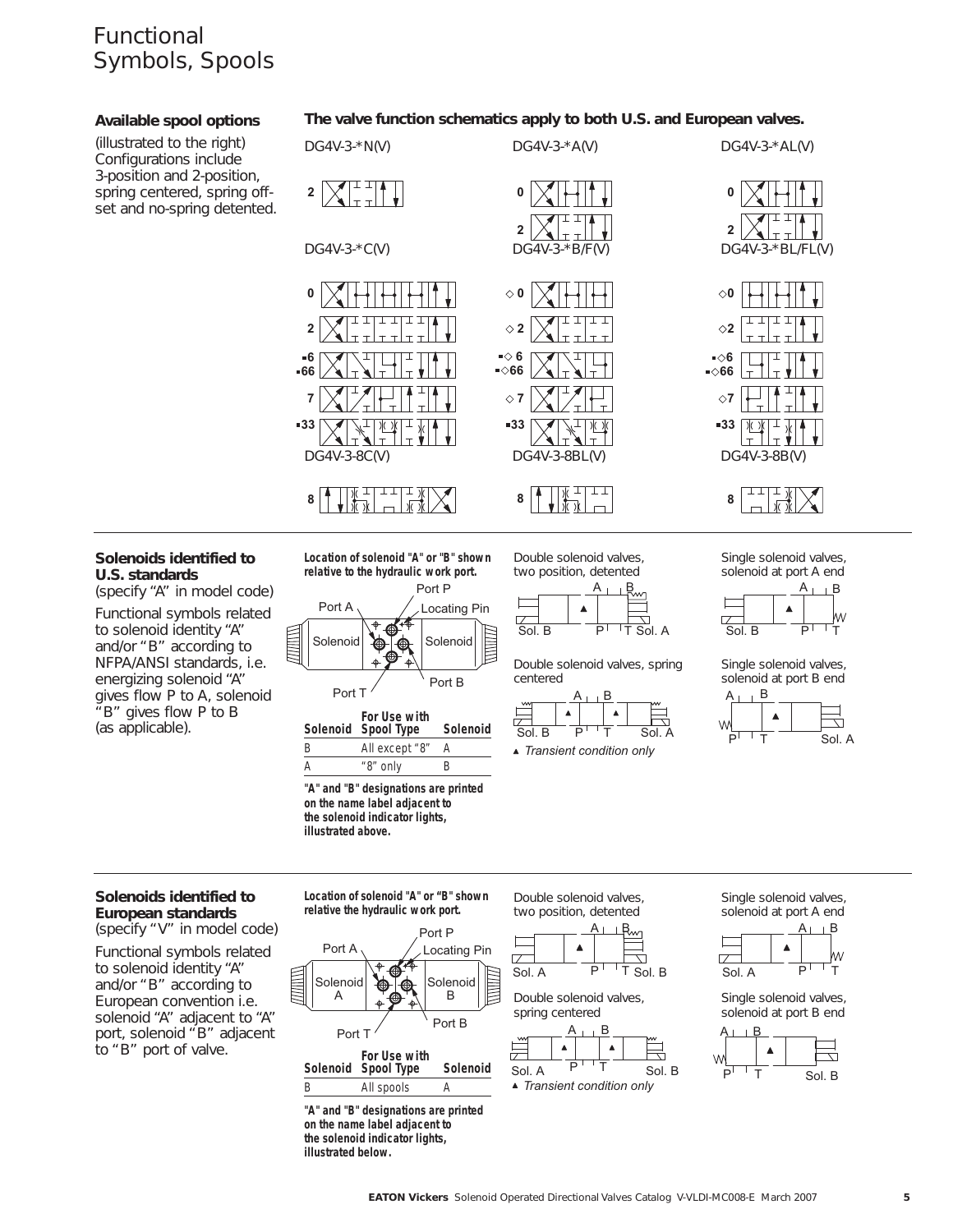## Operating **Performance**

#### **Flow limit curves are subject to the following conditions:**

The maximum flow curves assume simultaneous and equal flow rates. Single flow paths or applications with substantial differential flows or with large compressed volumes of oil, 2000 ccm (122 cm<sup>3</sup>) should be subjected to analysis beyond the maximum flow curves in this catalog.

Performance data typical under standard test conditions which use antiwear hydraulic oil (Class L-HM) at 21 cSt (102 SUS) and 50˚C  $(122 \text{°F})$ .





**HL Type Solenoid- 18W- (Optional) HM Type Solenoid- 10W- (Optional)** 



#### **Coil ratings**

Voltage: "H" 24 VDC only. Optional H (30W), HL (18W) and HM (10W).

Maximum flow performance is based on coils stabilized at high temperature (continuously subjected to 90% of rated voltage) and operated at 90% of rated 24 VDC voltage. Test fluid is mineral based oil at 36 cSt (168.8 SUS) and 0.87 specific gravity.

#### **Solenoid Power Level by Coil Option**

| <b>COIL TYPE</b>         | RATED POWER <sup>1</sup> | <b>RATED CURRENT<sup>1</sup></b> | HOT CURRENT <sup>2</sup> |
|--------------------------|--------------------------|----------------------------------|--------------------------|
| $^{\prime\prime}$ $\Box$ | 30W                      | 1.20 A                           | 950 mA                   |
| "HL"                     | 18W                      | 800 mA                           | $670 \text{ mA}$         |
| "HM"                     | 10W                      | 430 mA                           | 370 mA                   |
|                          |                          |                                  |                          |

1 Solenoid at 20°C (68°F) and nominal 24 VDC

2 Solenoid at "high" temperature, stabilized at 24 VDC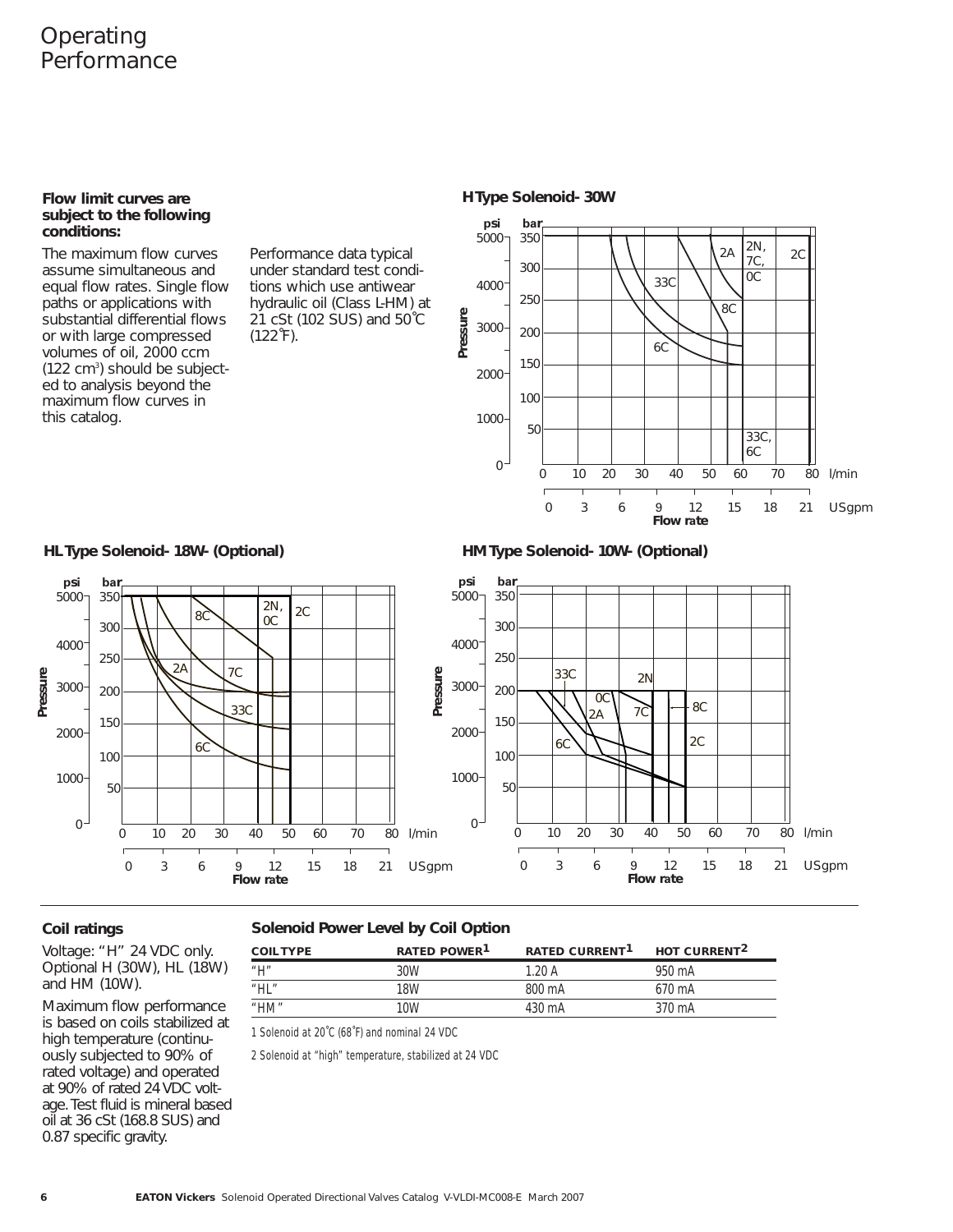## **Operating** Performance

| <b>OPERATING DATA:</b>                                                                                                      |                                                    |                    |                    |
|-----------------------------------------------------------------------------------------------------------------------------|----------------------------------------------------|--------------------|--------------------|
| <b>Pressure Limits</b>                                                                                                      |                                                    |                    |                    |
| P, A and B ports                                                                                                            | 350 bar (5075 psi)                                 |                    |                    |
| T port                                                                                                                      | 210 bar (3045 psi)                                 |                    |                    |
| <b>Flow Rating</b>                                                                                                          | Up to 80 I/min, see Flow limit curves on page 6.   |                    |                    |
| <b>Relative Duty Factor</b>                                                                                                 | Continuous: ED= 100%                               |                    |                    |
| <b>Type of Protection</b>                                                                                                   | IEC 144 class IP67                                 |                    |                    |
| Coil Winding                                                                                                                | NEC class H                                        |                    |                    |
| Coil Encapsulation                                                                                                          | NEC class F                                        |                    |                    |
| Permissable Voltage Fluctuation                                                                                             |                                                    |                    |                    |
| Range                                                                                                                       | 24 VDC +/- 10%                                     |                    |                    |
| Typical response time at 100% rated volts measured from application/removal of voltage to full displacement of 2C spool at: |                                                    |                    |                    |
| <b>Coil Designation</b>                                                                                                     | Н                                                  | HL                 | HM                 |
| Flow Rate P-A, B-T                                                                                                          | 40 l/m (10.6 Usgpm)                                | 25 I/m (6.6 Usgpm) | 25 I/m (6.6 Usgpm) |
| Pressure                                                                                                                    | 175 bar (2600 psi)                                 | 175 bar (2600 psi) | 100 bar (1500 psi) |
| $DC (=)$ energizing                                                                                                         | $60$ ms                                            | $65$ ms            | 85 ms              |
| $DC (=) de-energizing$                                                                                                      | 33                                                 | 40                 | 40                 |
| Power consumption, DC solenoids at rated voltage and 20 C (68 F).                                                           |                                                    |                    |                    |
| Full power coils:                                                                                                           |                                                    |                    |                    |
| 24V, model type "H"                                                                                                         | 30W                                                |                    |                    |
| Low power coils:                                                                                                            |                                                    |                    |                    |
| 24V, model type "HL"                                                                                                        | <b>18W</b>                                         |                    |                    |
| 24V, model type "HM"                                                                                                        | 10 <sub>W</sub>                                    |                    |                    |
| Weight                                                                                                                      |                                                    |                    |                    |
| Double solenoid                                                                                                             | $2.5$ kg $(5.5$ lb) approx.                        |                    |                    |
| Single solenoid                                                                                                             | 1.9 kg (4.2 lb) approx.                            |                    |                    |
| <b>Fluid cleanliness</b>                                                                                                    | 19/17/14                                           |                    |                    |
| Temperature                                                                                                                 |                                                    |                    |                    |
| Fluid                                                                                                                       | -20 to + 70°C (-4 to +158°F)                       |                    |                    |
| Ambient air                                                                                                                 | -20 to + 70°C (-4 to +158°F)                       |                    |                    |
| Storage                                                                                                                     | $-25$ to $+85^{\circ}$ C (-13 to $+185^{\circ}$ F) |                    |                    |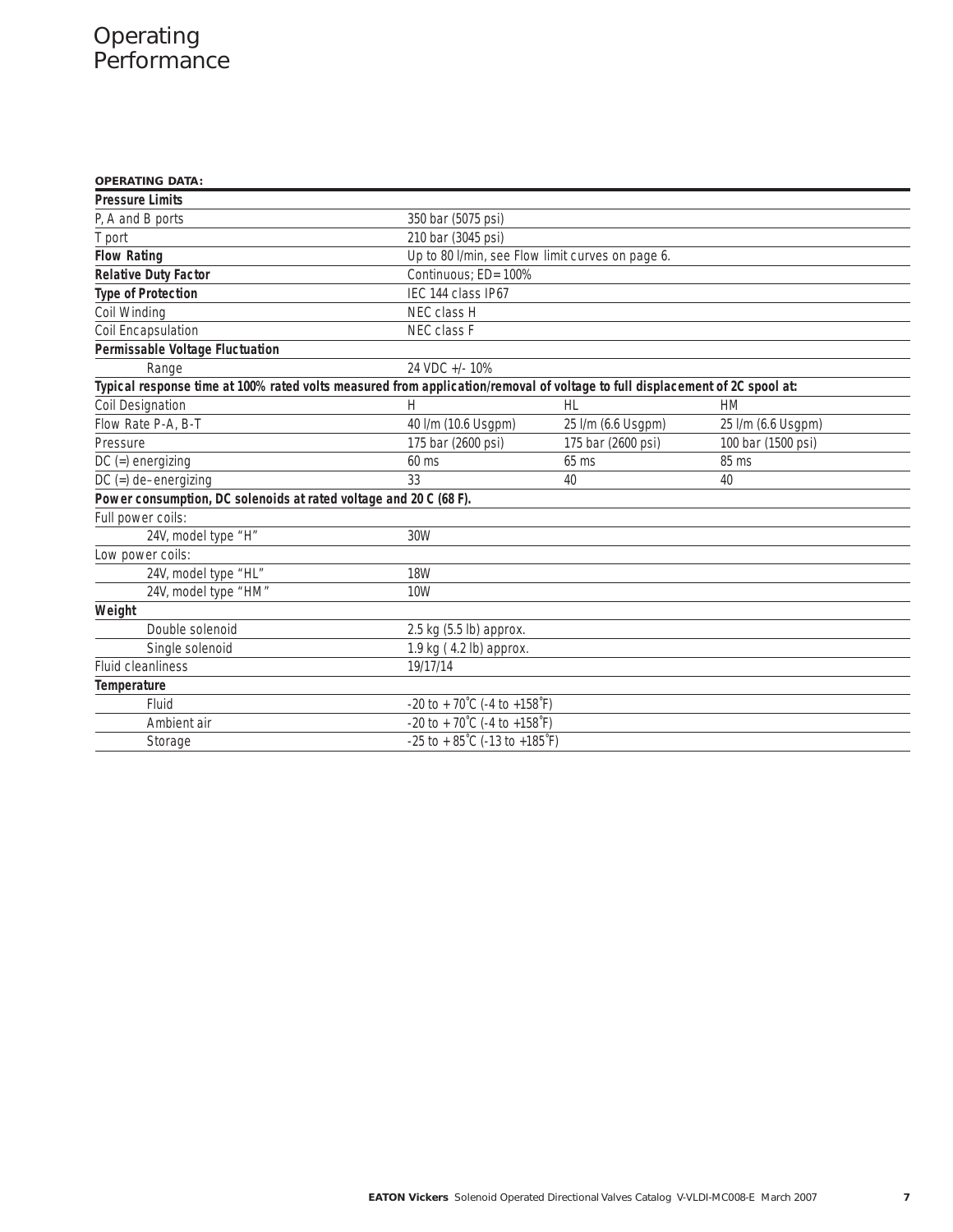## Pressure Drop **Performance**

#### **Pressure Drop Curves by Spool Type**





▼ Curve for spool type 6: not recommended for flows in excess of 60 l/min (15.8USgpm). Pressure drops in offset positions except where otherwise indicated.

| Spool/Spring<br>Code | Covered<br><b>Spool Positions</b> | P-A               | $P-B$            | A-T                | $B-T$            | P-T                        | B-A or<br>A-B                 |  |
|----------------------|-----------------------------------|-------------------|------------------|--------------------|------------------|----------------------------|-------------------------------|--|
| 0A(L)                | <b>Both</b>                       | 5                 | 5                | $\mathcal{D}$      | C.               |                            |                               |  |
| 0B(L) & 0C, 0F       | De-energized<br>Energized         |                   | 4                |                    |                  | $4 \triangle \blacksquare$ | $\overline{\phantom{a}}$<br>٠ |  |
| 2A(L)                | <b>Both</b>                       | 6                 | b                | 5                  | 5                | $\overline{\phantom{a}}$   |                               |  |
| 2B(L), 2C, 2F        | Energized                         | 5                 | 5                | $\mathfrak{D}$     | $\mathfrak{D}$   |                            | $\overline{\phantom{a}}$      |  |
| 2N (H and HL coil)   | <b>Both</b>                       | 6                 | b                | 3                  | 3                |                            |                               |  |
| 2N (HM coil)         | <b>Both</b>                       | 8                 | 8                | 5                  | 5                | ٠                          | ٠                             |  |
| 6B(L), 6C, 6F        | De-energized<br>Energized         | b                 | <sub>b</sub>     | $3\triangle$       | $3 \blacksquare$ |                            |                               |  |
| 7B(L), 7C, 7F        | De-energized<br>Energized         | $6\blacktriangle$ | $6 \blacksquare$ |                    |                  |                            | 7O                            |  |
| 8B(L), 8C            | All                               | 9                 | 9                | 5                  | 5                | 3                          |                               |  |
| 33B(L), 33C          | De-energized<br>Energized         | 5                 | 5                | $15\blacktriangle$ | 15               |                            |                               |  |

▲ "B"plugged ■ "A"plugged ❍ "P"plugged

For other viscosities, pressure drops approximate to: **Viscosity cSt (SUS)**

| 14              | 20     | 43    | 54    | 65    |       | 85    |  |
|-----------------|--------|-------|-------|-------|-------|-------|--|
| (17.5)          | (97.8) | (200) | (251) | (302) | (352) | (399) |  |
| % of $\Delta p$ |        |       |       |       |       |       |  |
| 81              | 88     | 104   | 111   | 116   | 120   | 124   |  |

A change to another specific gravity will yield an approximately proportional change in pressure drop.

The specific gravity of a fluid may be obtained from its producer. Fire resistant fluids usually have higher specific gravities than oil.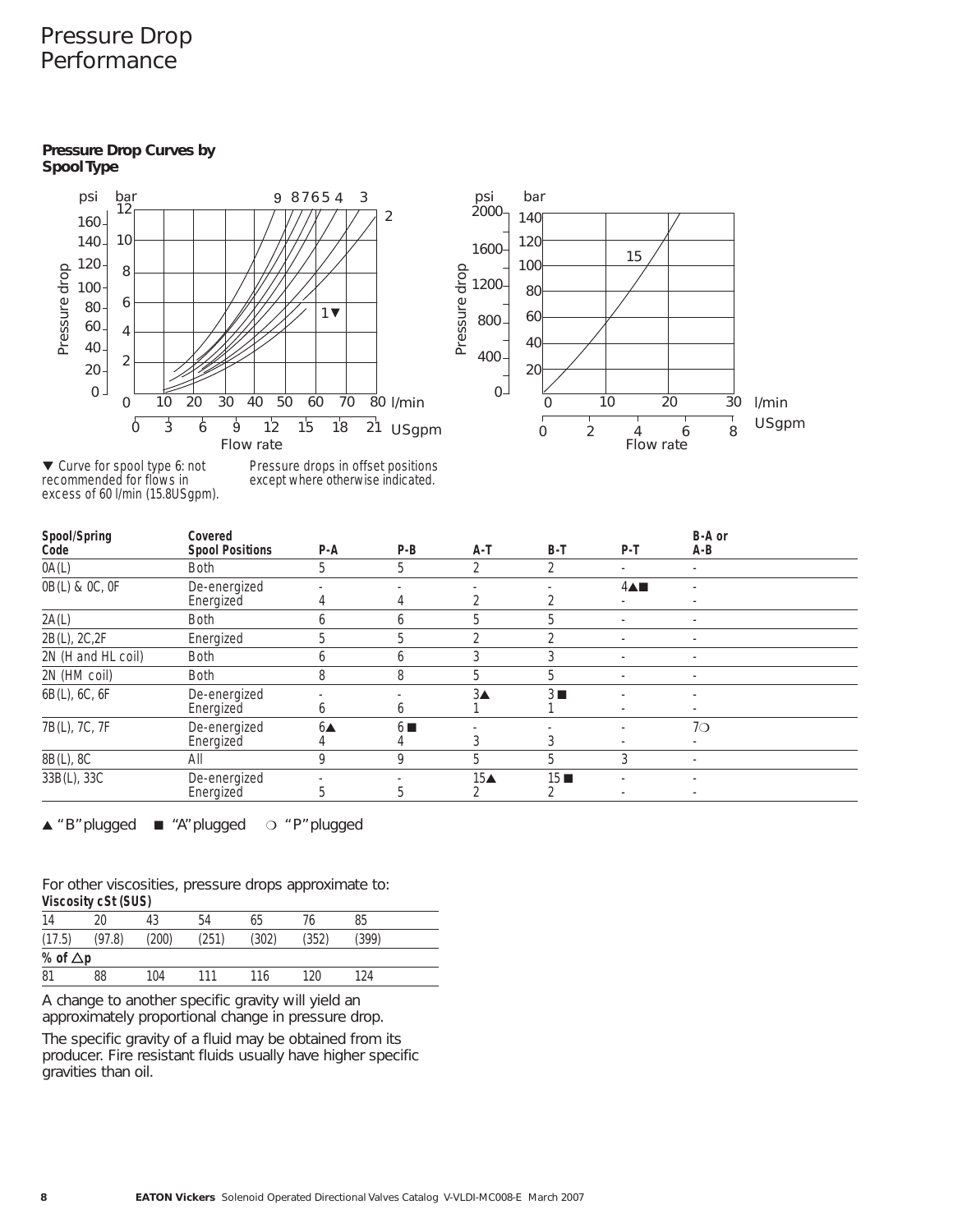## **Electrical Specifications**

| <b>Solenoid Indication Standard</b>                             |                                                                                                                                                                                                                                                                               | LED is lit when there is power to the coil.                                                                         |
|-----------------------------------------------------------------|-------------------------------------------------------------------------------------------------------------------------------------------------------------------------------------------------------------------------------------------------------------------------------|---------------------------------------------------------------------------------------------------------------------|
| <b>EMC Qualifications</b>                                       | to EN 61326                                                                                                                                                                                                                                                                   |                                                                                                                     |
| A-Option<br>Direct connected coil<br>shown to the right.        | Protection network for<br>inductive loads protects the<br>(machine control) switch<br>from high voltages and<br>speeds the de-energizing of<br>the solenoid.                                                                                                                  | M12 Pin #<br>Wire no.<br>+ 24V DC<br>Sol. A<br>Sol. A<br>$+24V$ DC<br>Sol. B<br>Sol. B<br>0V<br>3                   |
| Z-Option<br>Switching Amplifier on<br>Board shown to the right. | The circuit on the Z-option is<br>reverse polarity protected.<br>The output is short circuit<br>protected. In case of a<br>shorted solenoid, the ampli-<br>fier will remove the voltage<br>from it. When the short is<br>removed the amplifier will<br>restart automatically. | M12 Pin # Power input<br>+ 24V DC<br>Input A<br>+ 24V DC<br>Input B<br>Sol. A<br>+ 24V DC<br>$\Box$<br>Sol. B<br>0V |

#### **ELECTRICAL DATA:**

| For the "Z" option, switching amplifier version. |                                                     |  |  |  |
|--------------------------------------------------|-----------------------------------------------------|--|--|--|
| <b>Power Supply</b>                              | 24 VDC + - 10 % range                               |  |  |  |
| Control input                                    | Per IEC 61131-2 for digital input type 2            |  |  |  |
| <b>Switching Frequency</b>                       | 2 Hz maximum                                        |  |  |  |
| Range                                            | $-2$ to $+30V$                                      |  |  |  |
| ON condition                                     | 11 V and above, 6 mA at 11 V. Maximum 20 mA at 24 V |  |  |  |
| <b>OFF</b> condition                             | 5 V and below. 2 mA at 5 V.                         |  |  |  |

#### **M12 Connection**



Pin 1 is only used on the Z option for 24 VDC power to the valve.

Pin 2 always controls ("Z" option) or power ("A" option)the solenoid on the "B" port side of the valve.

Pin 3 is always common or 0 volt, both A and Z control option.

Pin 4 always controls ("Z" option) or power ("A" option)the solenoid on the "A" port side of the valve.

| <b>CONTROL</b><br><b>OPTION</b> | PIN<br><b>NUMBER</b> | <b>CONNECTION REF</b><br><b>DESTINATION</b> |
|---------------------------------|----------------------|---------------------------------------------|
| PM4AS                           |                      | No Connection                               |
| "A" Option                      |                      | Power, Solenoid on B-Port Side              |
|                                 | 3                    | Common, Sol A & B-                          |
|                                 |                      | Power, Solenoid on A-Port Side              |
| PM47S                           |                      | Power Supply                                |
| "Z" Option                      | 2                    | Control Input, Solenoid on B-Port Side      |
|                                 | 3                    | Common, 0V                                  |
|                                 |                      | Control Input, Solenoid on A-Port Side      |
|                                 |                      |                                             |

**Note: For left hand builds ("L" in model code pos 8) pin connection to port A and B will be reversed.**

### **WARNING:** Electromagnetic

## Compatibility (EMC)

It is necessary to ensure that the valve is wired up in accordance with the connection arrangements shown in this leaflet.

For effective protection, the user's electrical cabinet, the valve subplate or manifold and the cable screens should be connected to efficient ground points.

In all cases, both valve and cable should be kept as far way as possible from any source of electromagnetic radiation such as cables carrying heavy current, relays and certain kinds of portable radio transmitters, etc.

Difficult environments could mean that extra screening may be necessary to avoid interferance.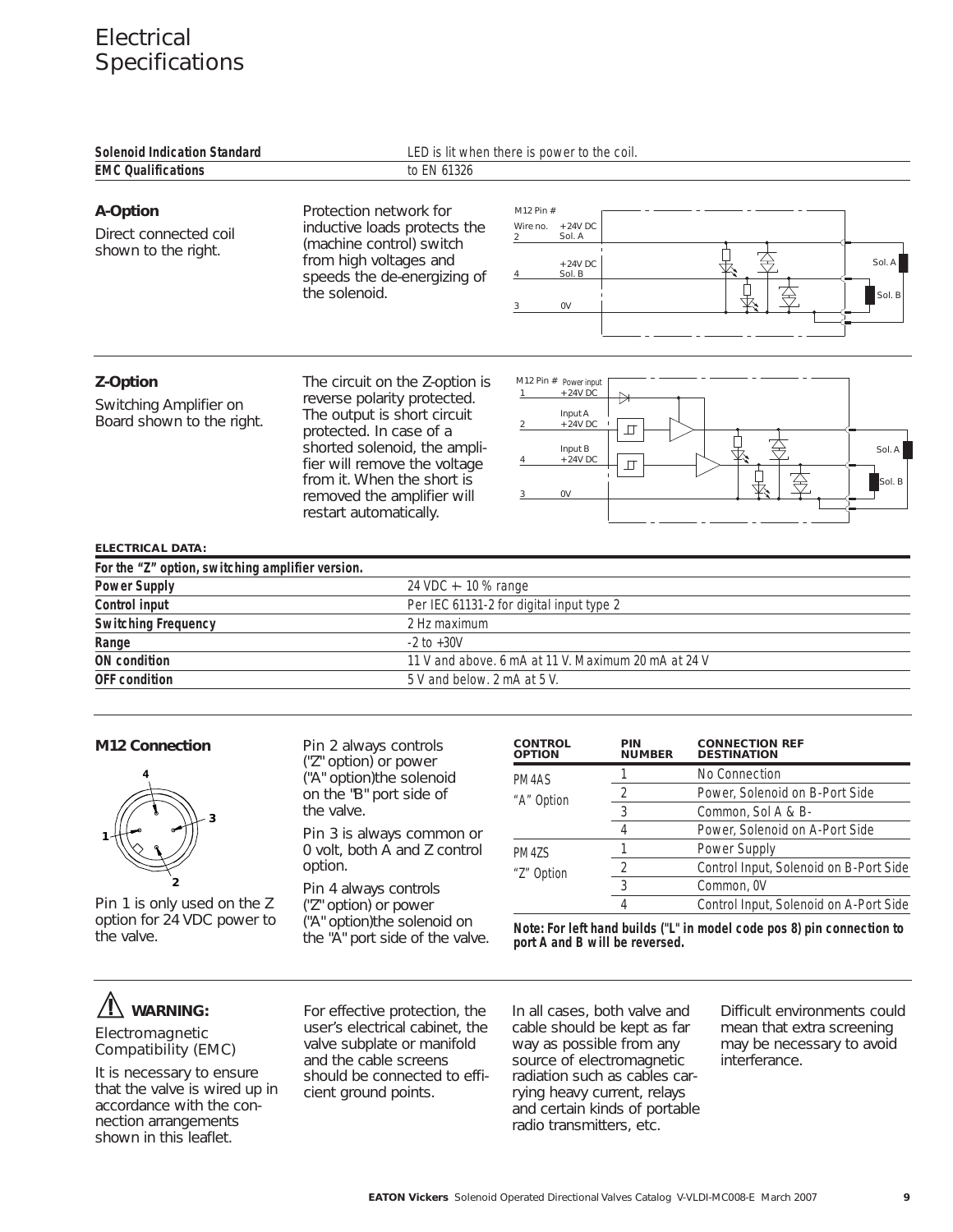



DG4V-3-\*\*A/B/F(L)-**P2**-\*M-PM4\*S-\*\*\*7-70



DG4V-3-\***C/N**-\*-\*M-PM4\*S-\*\*\*7-70



DG4V-3--\*C/N-**H**-\*M-PM4\*S-\*\*\*7-70



DG4V-3-\*\*\*\*(L)-**W**-\*M-PM4\*S-\*\*\*7-70



DG4V-3-\*A/B/F(L)-**H2**-\*M-PM4\*S-\*\*\*7-70



DG4V-3-\***A/B/F(L)**-\*M-PM4\*S-\*\*\*7-70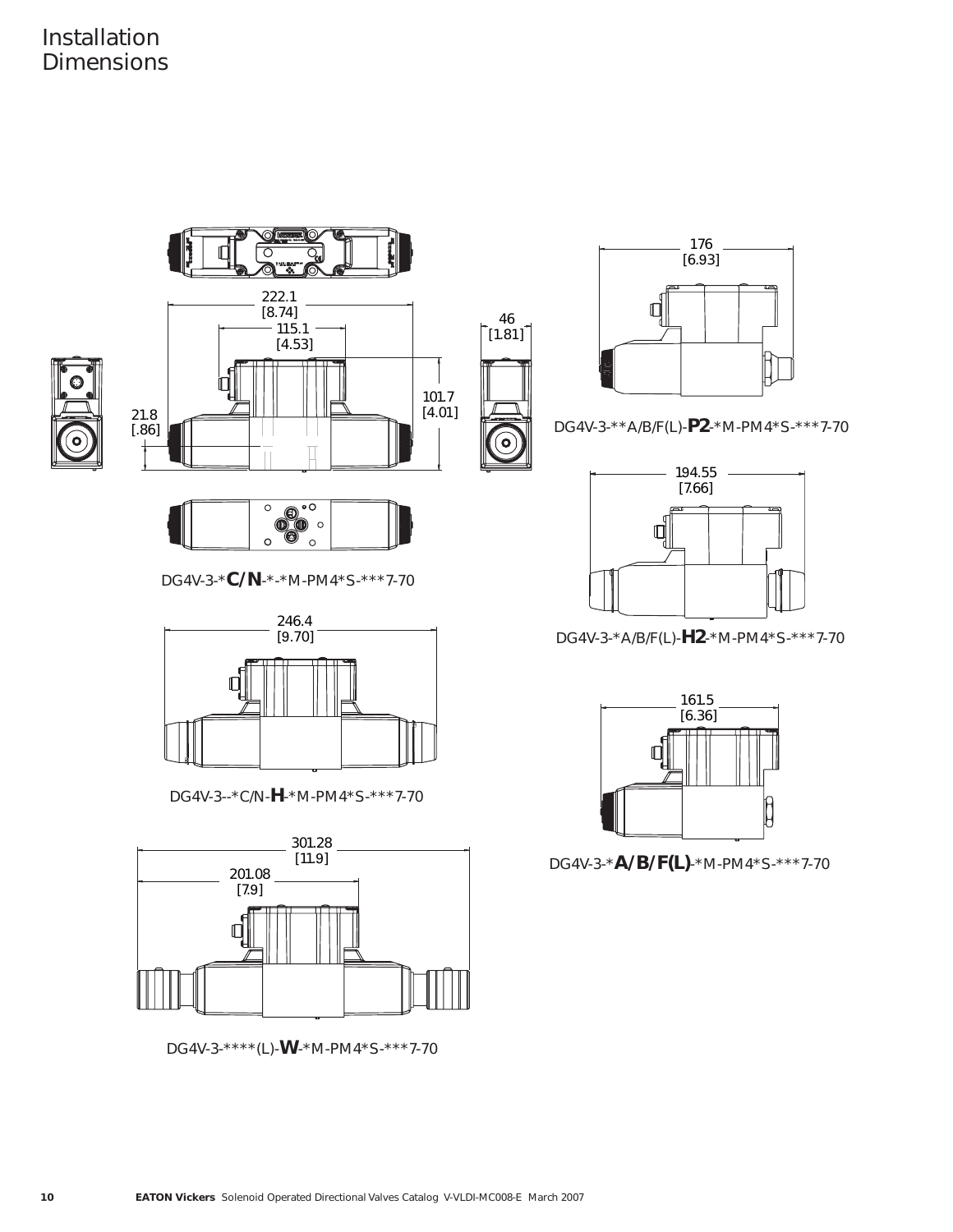## Installation **Dimensions**

#### **Single station subplates, rear and side tapped ports.**

| <b>MODEL</b>        | PORTS P, A, T, B<br>AT REAR OR SIDE | <b>THREAD</b>                             |
|---------------------|-------------------------------------|-------------------------------------------|
| DGVM-3-1 $*$ -R     | Rear                                | G 3/8 (3/8" BSPF) x                       |
| DGMS-3-1E-1*-R      | Side                                | 12,0 (0.47) deep                          |
| DGVM-3-1 $*$ -S     | Rear                                | 3/4"16 UNF-2B x                           |
| DGMS-3-1E-1-S*      | Side                                | 14,3 (0.56) deep (SAE)                    |
| DGMS-3-1EY-1- $S^*$ | Side                                | 5/8" 18 UNF-2B x<br>12,7 (0.5) deep (SAE) |



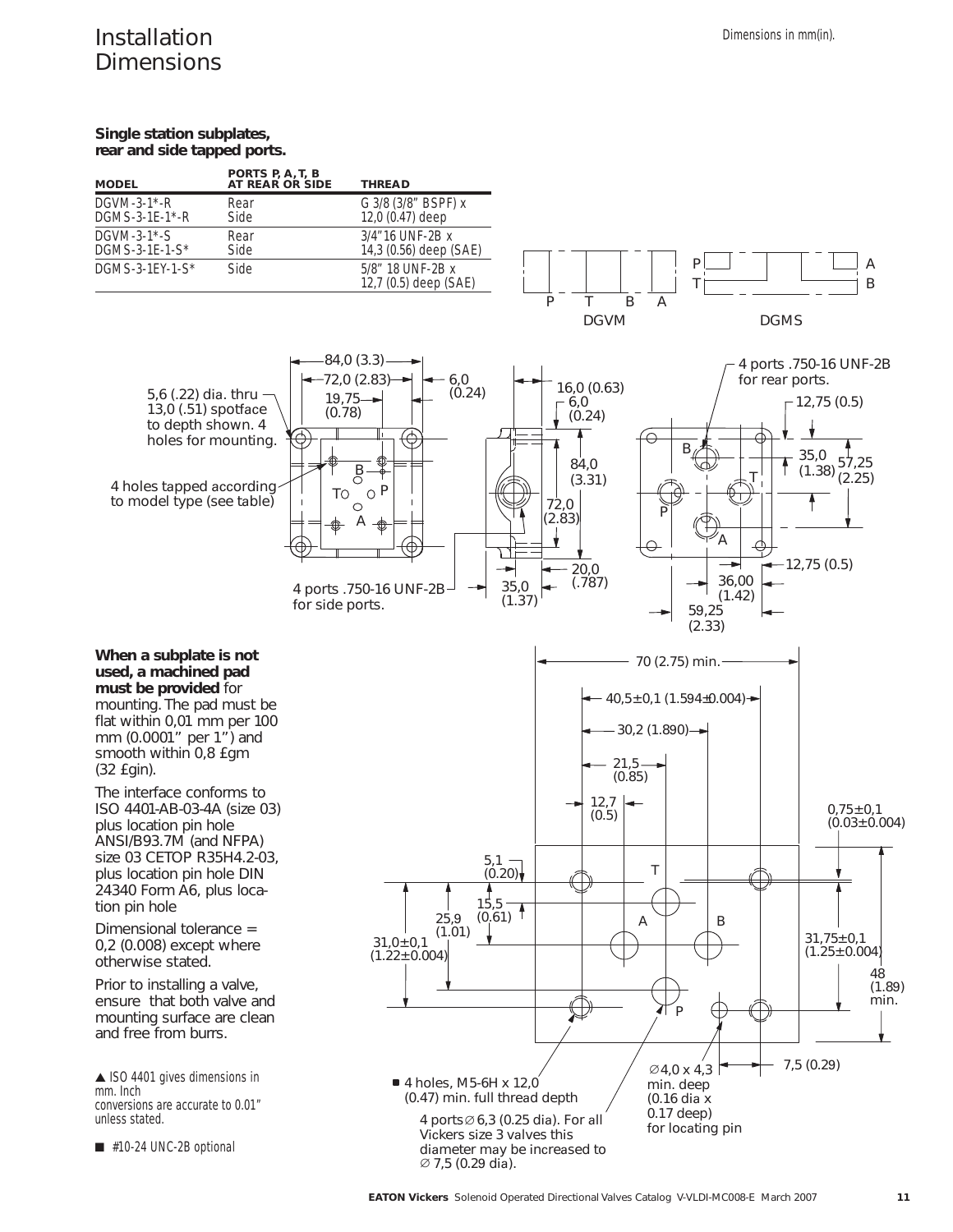**Manifolds for 2, 3, 4, 5 and 6 valve stations.**

| <b>MODEL</b>        | A DIM.     | B DIM.      |
|---------------------|------------|-------------|
| $DGMS-3-2E(X)-1^*-$ | 121(4.8)   | 108 (4.25)  |
| $DGMS-3-3E(X)-1^*-$ | 171(6.8)   | 158 (6.22)  |
| $DGMS-3-4E-1$ *-*   | 221(8.7)   | 208 (8.19)  |
| $DGMS-3-5E-1$ *-*   | 271(10.7)  | 258 (10.15) |
| $DGMS-3-6E-1$ *-*   | 321 (12.7) | 308 (12.12) |





These two ports are present in 4, 5, and 6 station models. Optional in 2 and 3 station models, specify  $DGMS - 3 - 2EX - 1* -^*$  or DGMS-3-3EX-1\*-\*



A and B ports tapped according to model type:  $DGMS^{-*}E(X) - 1^{*-}R$ : G3/8 (3/8 " BSPF) DGMA-\*E(X)-1\*-S: 3/4:-16 UNF-2B (SAE)

• Thru connection P and T ports on types DGMS-3-2EX-1\*-\* and DGMS-3-3EX-1\*-\*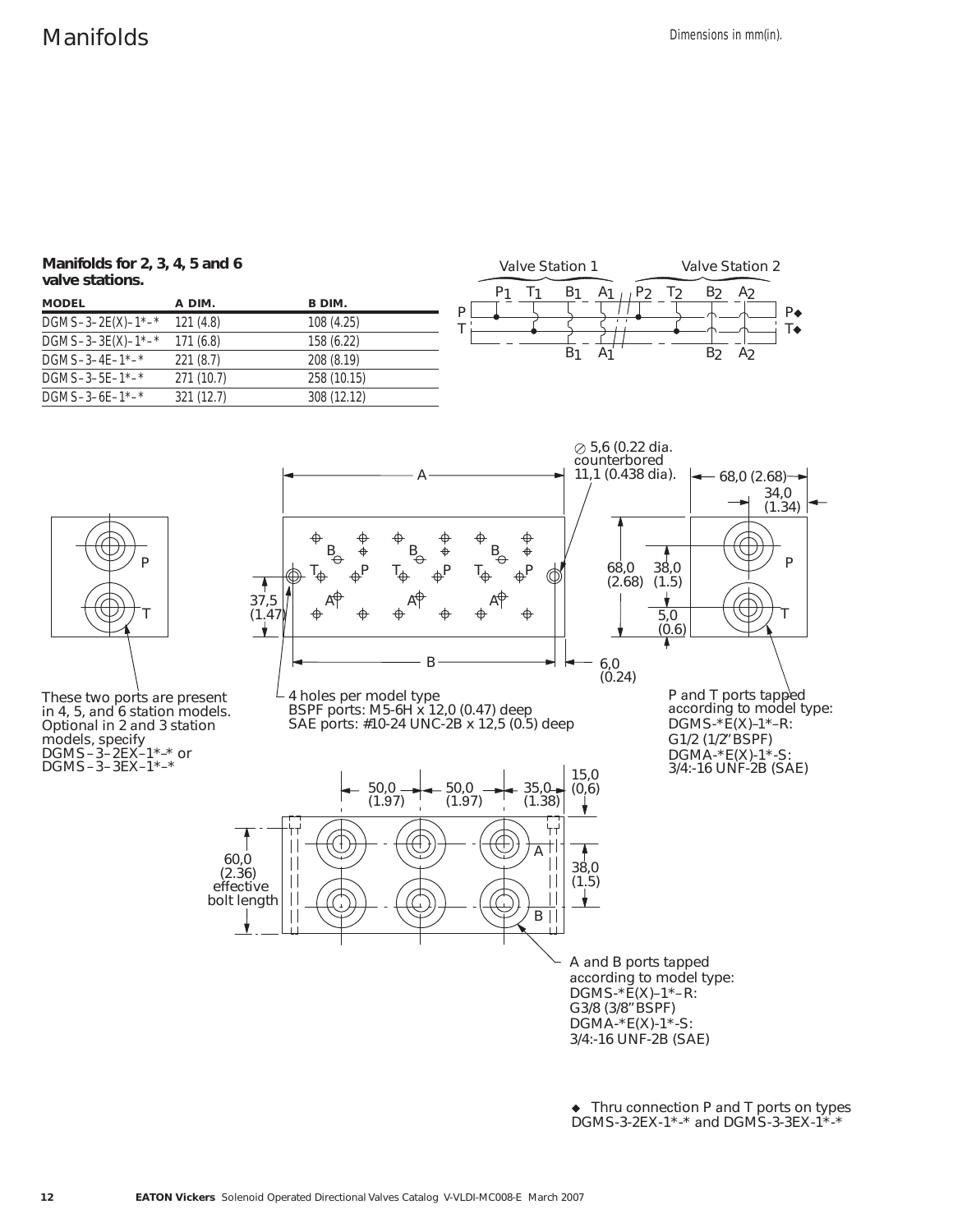**Companion products**  (Can be ordered on the

same order and shipped with the valves)

#### **CONNECTOR BLOCKS FOR 24 VDC OPERATION.**

|                        |                   | M12 4-PIN PORT CONNECTIONS AND CONFIGURABLE SCREW TERMINAL CONNECTION FOR THE MASTER CABLE. |
|------------------------|-------------------|---------------------------------------------------------------------------------------------|
| Vickers P/N            | Model description | <b>Outlets</b>                                                                              |
| 02-396529              | CBDR4PSC-D        | 4                                                                                           |
| 02-396530              | CBDR6PSC-D        | 6                                                                                           |
| 02-396531              | CBDR8PSC-D        | 8                                                                                           |
|                        |                   | Current ratings: Each pin 2 amp, each port 4 amp max. Block maximum 12 amp.                 |
|                        |                   | M12 4-PIN MALE TO FEMALE CABLE SETS WITH STRAIGHT ENDS. 4 WIRE 22 AWG                       |
| PUR jacket, IP67 rated |                   |                                                                                             |
| Vickers P/N            | Model description | Length                                                                                      |
| 02-396533              | CSDS4A4RY220.4-D  | $0.4 M(16$ inch)                                                                            |
| 02-396534              | CSDS4A4RY220.6-D  | 0.6 M (24 inch)                                                                             |
| 02-396535              | CSDS4A4RY2201-D   | 1.0 M (36 inch)                                                                             |
| 02-396536              | CSDS4A4RY2202-D   | 2.0 M (79 inch)                                                                             |
|                        |                   |                                                                                             |

#### **Hydraulic Accessories**

DGVM-3-1\*-\* DGMS-3-1E(Y)-1\*-\* Single station sub-plate, rear and side tapped ports

#### **Bolt kits**

BK590716: M5X30 mm BK590716: #10-24 x 31.5 mm (1.25 in)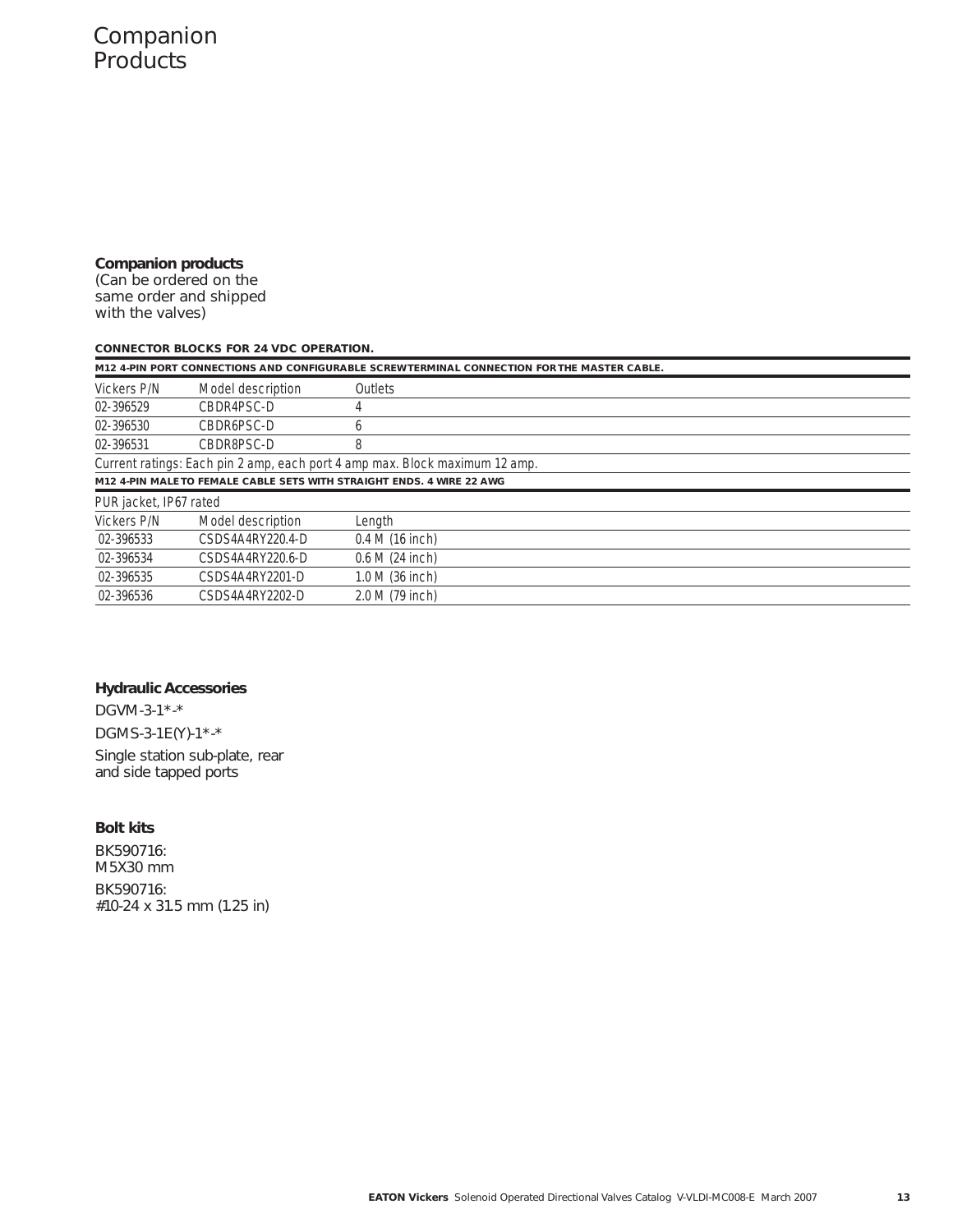## Available Parts and Recommended Models

#### **Parts available for sale:**

#### **COILS, ALL 24 VDC: SEAL KITS:**  F-3 Viton seals, standard: 02-397447 F-6 Seal option for water glycol fluids: 02-397448

| <b>OUILD, ALL 27 VDU.</b>  |           |  |  |
|----------------------------|-----------|--|--|
| H, 30-watt full power:     | 865923    |  |  |
| HL, 18-watt low power:     | 865963    |  |  |
| HM, 10-watt reduced power: | 02-365173 |  |  |

Note: Solenoid power affects spool shifting force and hydraulic performance. Only the 30-watt full power solenoid provides full flow ratings and extra shifting force to overcome potential spool sticking associated with oil contamination and silting.

#### **TWIST AND LOCKMANUAL OVERRIDE**

W -shown below (not available in "F6" models) 02-411819



#### **RECOMMENDED MODELS AND RELASED ASSEMBLY NUMBERS:**

| 30 W Direct connected coils:       |                                      |  |  |  |
|------------------------------------|--------------------------------------|--|--|--|
| 02-397816                          | DG4V-3-0B-P-F3-AM-SN-PM4AS-H7-NP-70  |  |  |  |
| 02-397800                          | DG4V-3-2A-P-F3-AM-SN-PM4AS-H7-NP-70  |  |  |  |
| 02-397811                          | DG4V-3-2C-P-F3-AM-SN-PM4AS-H7-NP-70  |  |  |  |
| 02-397817                          | DG4V-3-2N-P-F3-AM-SN-PM4AS-H7-NP-70  |  |  |  |
| 02-397818                          | DG4V-3-33C-P-F3-AM-SN-PM4AS-H7-NP-70 |  |  |  |
| 02-397812                          | DG4V-3-6C-P-F3-AM-SN-PM4AS-H7-NP-70  |  |  |  |
| 30 W On board switching amplifier: |                                      |  |  |  |
| 02-397819                          | DG4V-3-0B-P-F3-AM-SN-PM4ZS-H7-NP-70  |  |  |  |
| 02-397810                          | DG4V-3-2A-P-F3-AM-SN-PM4ZS-H7-NP-70  |  |  |  |
| 02-397804                          | DG4V-3-2C-P-F3-AM-SN-PM4ZS-H7-NP-70  |  |  |  |
| 02-397820                          | DG4V-3-2N-P-F3-AM-SN-PM4ZS-H7-NP-70  |  |  |  |
| 02-397850                          | DG4V-3-33C-P-F3-AM-SN-PM4ZS-H7-NP-70 |  |  |  |
| 02-397813                          | DG4V-3-6C-P-F3-AM-SN-PM4ZS-H7-NP-70  |  |  |  |

#### **RECOMMENDED MODELS AND RELASED ASSEMBLY NUMBERS:**

| 18 W Direct connected coils:       |                                       |  |  |  |
|------------------------------------|---------------------------------------|--|--|--|
| 02-397821                          | DG4V-3-0B-P-F3-AM-SN-PM4AS-HL7-NP-70  |  |  |  |
| 02-397822                          | DG4V-3-2A-P-F3-AM-SN-PM4AS-HL7-NP-70  |  |  |  |
| 02-397823                          | DG4V-3-2C-P-F3-AM-SN-PM4AS-HL7-NP-70  |  |  |  |
| 02-397824                          | DG4V-3-2N-P-F3-AM-SN-PM4AS-HL7-NP-70  |  |  |  |
| 02-397851                          | DG4V-3-33C-P-F3-AM-SN-PM4AS-HL7-NP-70 |  |  |  |
| 02-397852                          | DG4V-3-6C-P-F3-AM-SN-PM4AS-HL7-NP-70  |  |  |  |
| 18 W On board switching amplifier: |                                       |  |  |  |
| 02-397853                          | DG4V-3-0B-P-F3-AM-SN-PM4ZS-HL7-NP-70  |  |  |  |
| 02-397854                          | DG4V-3-2A-P-F3-AM-SN-PM4ZS-HL7-NP-70  |  |  |  |
| 02-397855                          | DG4V-3-2C-P-F3-AM-SN-PM4ZS-HL7-NP-70  |  |  |  |
| 02-397856                          | DG4V-3-2N-P-F3-AM-SN-PM4ZS-HL7-NP-70  |  |  |  |
| 02-397857                          | DG4V-3-33C-P-F3-AM-SN-PM4ZS-HL7-NP-70 |  |  |  |
| 02-397858                          | DG4V-3-6C-P-F3-AM-SN-PM4ZS-HL7-NP-70  |  |  |  |
| 10 W Direct connected coils:       |                                       |  |  |  |
| 02-397859                          | DG4V-3-2A-P-F3-AM-SN-PM4AS-HM7-NP-70  |  |  |  |
| 02-397860                          | DG4V-3-6C-P-F3-AM-SN-PM4AS-HM7-NP-70  |  |  |  |

**Two stage solenoid valves with DG4V3-70 series pilot are available on request. The following models are listed for reference:**

| 02-411881 | DG5V-5-6C-M-PM4AS-H7-10   |  |
|-----------|---------------------------|--|
| 02-411924 | DG5V-5-2A-M-PM4AS-HL7-10  |  |
| 02-411925 | DG5V-5-2C-M-PM4AS-HL7-10  |  |
| 02-411927 | DG5V-5-2N-M-PM4AS-HL7-10  |  |
| 02-411928 | DG5V-5-6C-M-PM4AS-HL7-10  |  |
| 02-411929 | DG5V-5-33C-M-PM4AS-HL7-10 |  |